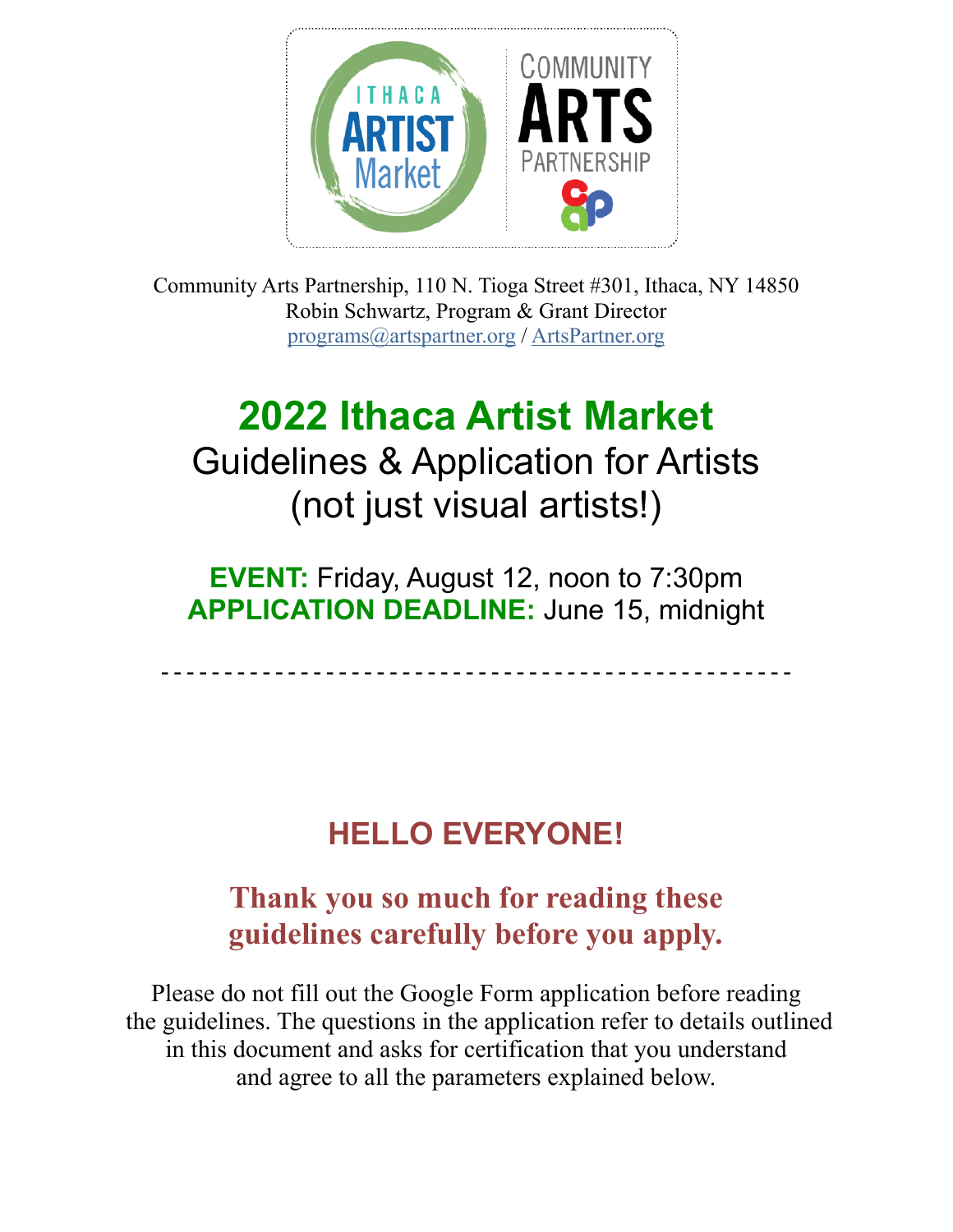## **ITHACA ARTIST MARKET GUIDELINES These guidelines are for individuals only.**

If you are a Tompkins County not-for-profit, there is a separate google form to fill out found at our website [Artist Market page.](https://artspartner.org/content/view/ithaca-artist-markets.html) If you are a food/beer vendor, please e-mail [programs@artspartner.org](mailto:programs@artspartner.org)

#### **ABOUT THE COMMUNITY ARTS PARTNERSHIP**

The Community Arts Partnership (CAP) is Tompkins County's arts council. CAP connects artists and audiences through our events: the Spring Writes Literary Festival, the Greater Ithaca Art Trail, the Ithaca Artist Market, the CAP ArtSpace gallery and the CAP-a-Palooza Art Sale. CAP also supports artists and communities through six grant programs, a professional workshop series, and online resources and directories. Visit **ArtsPartner.org** to learn more.

#### **ABOUT THE ITHACA ARTIST MARKET**

Now in its 30th year, the annual [Ithaca Artist Market](https://artspartner.org/content/view/ithaca-artist-markets.html) is a juried show and sale featuring artists of any discipline with work to sell (Visual Artists, Musicians, Writers, Filmmakers…)

The 2022 event takes place on Friday, August 12th, noon to 7:30pm at the [Ithaca Farmers Mar](http://www.ithacamarket.com)[ket,](http://www.ithacamarket.com) co-sponsors of the Artist Market.

The Farmers Market is a large open-air covered structure with 88 booths on the inlet leading to Cayuga Lake. About 70 booths are reserved for artists selling work. Artists can have their own booth or can share with one other artist.

The remaining booths are reserved for Tompkins County arts organizations, community groups that foster the creative expression of diverse communities, and food/wine/beer vendors. (Note: these guidelines are for the individual artists only).

The East Hill Jazz Group will play throughout the event, and there will be short (10 minute tops) performances throughout the event near the dock.

The Artist Market is advertised through e-blasts, social media, calendar listings, interviews, press, paid advertising, and more. The Farmers Market will also promote the event. Participating artists will also be encouraged to reach out to their audiences.

In 2021, sales from 75 artists averaged \$600 each with a range of \$0 to \$6,000. The market is also a great place to have conversations about your work and make valuable connections.

The Artists Market is a juried show. Decisions are made by a panel of local artists (who do not participate in the market), CAP staff, and local curators. Submitting an application is not a guarantee of acceptance as we expect over 150 applications for about 70 booths. Applicants will be notified of acceptance or non-acceptance by July 1st at the latest.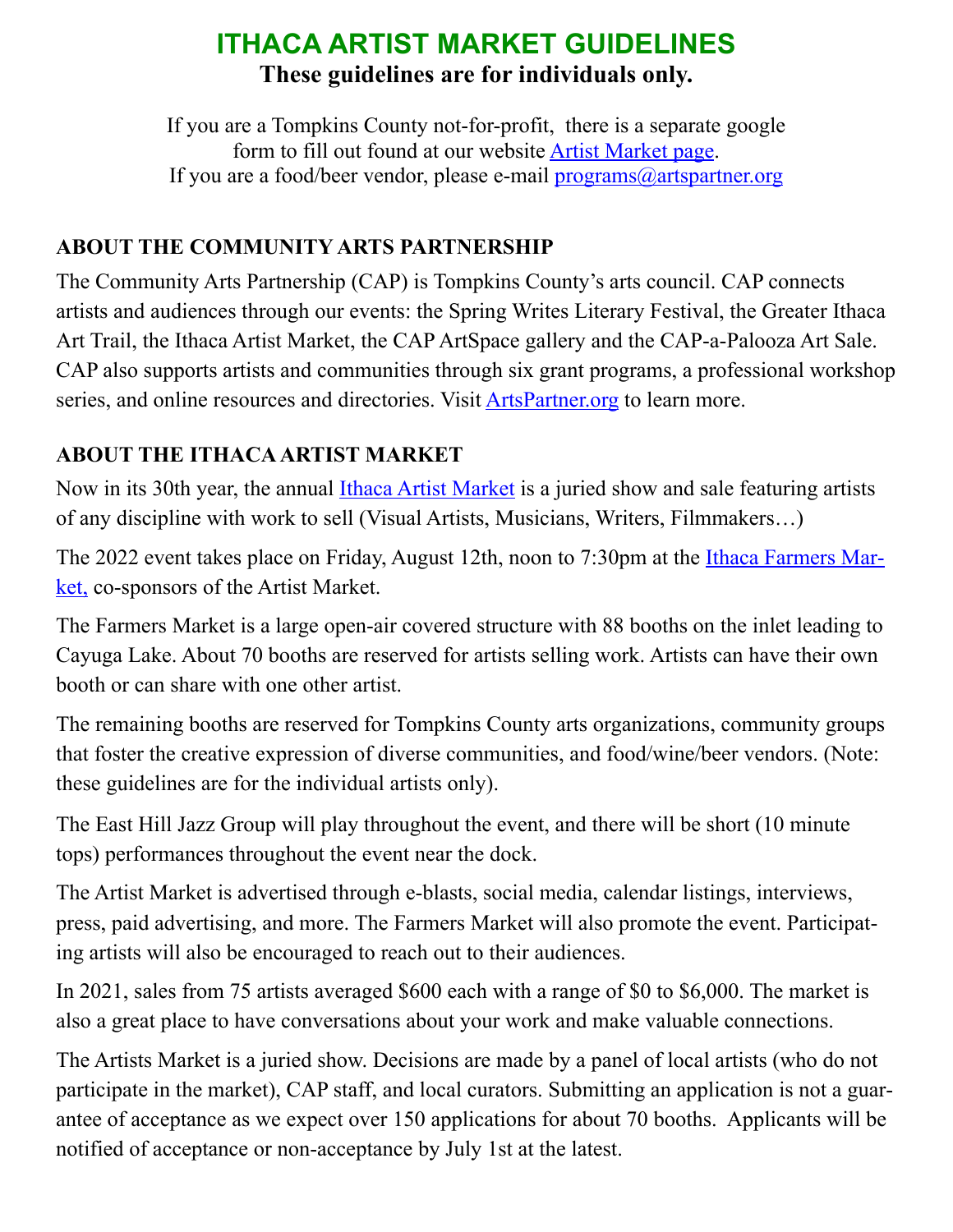#### **BOOTH FEE - PAY OR POSTMARK BY DEADLINE**

- One artist in one booth: \$130
- Two artists sharing one booth: \$85 each (\$170 total)
- If fee is a hardship, you can share a booth to reduce costs, or e-mail  $\frac{programs@artspart-}{$ [ner.org](mailto:programs@artspartner.org) to discuss possibilities for a scholarship. There will be a limited number available.
- Booth fees must be paid or postmarked by the deadline.
- Checks are made out to "Community Arts Partnership" and mailed to the address above. (Please do not hand deliver.) Online payment can be made at the [Artist Market page.](https://artspartner.org/content/view/ithaca-artist-markets.html)

### **WHO CAN APPLY? ARTISTS OF ALL DISCIPLINES!**

- **Artists of all disciplines (not just visual)** who wish to sell their work can apply:
	- **Visual Artists** selling fine art, to include paintings, prints, photography, drawings, collage, artists' books, fiber art, sculpture, ceramics, and functional work.
	- **Writers, Musicians, Performing Artists, Filmmakers** can sell books, zines, journals, chapbooks, film, CDs, DVDs, and the like.
- **Preference** is given to Tompkins County artists, although consideration is given to providing visitors with a varied art show. Therefore, if a number of local applicants share the same medium and/or style, other more rare mediums from local or out of county artists (e.g. etching, artists' books) may receive higher consideration for acceptance.
- We are also seeking **artist diversity so Artists of Color from Tompkins and nearby Counties** will receive high consideration.

## **ACCEPTANCE CRITERIA**

- Work must be well conceived and well executed.
- Work must be the applicant artist's own design and execution.
- Decisions about the quality of an applicant's work is based on the submitted work sample and presentation of work sample (visual artists) or link to work (others).

## **SHARING BOOTHS**

- If you would like to share a booth, you can indicate that on your application. If you know who you'd like to share with, you can indicate that as well. Note that each artist must apply separately. There is no guarantee that the artist you wish to share with will be accepted. If that is the case, we'll contact you to see if you'd like us to match you up with another artist.
- If you'd like to share and don't have someone in mind, we can match you.
- There is a maximum of two artists sharing one booth. If you would like to share with more than one other artist, e-mail  $\frac{\text{programs}(a)}{\text{artpartner.org}}$  to discuss.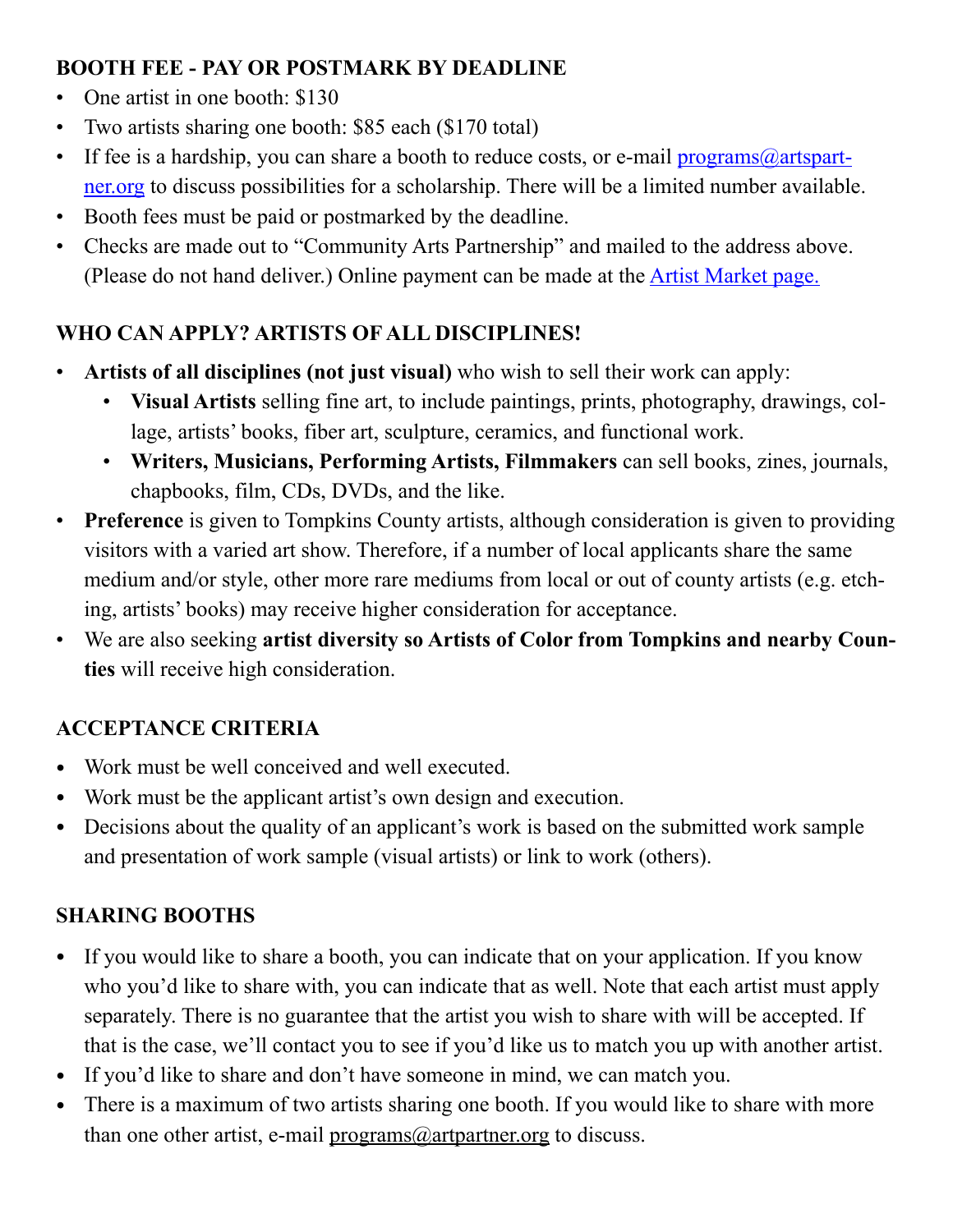#### **TERMS**

- The decisions of the jury are final.
- The artist who created the work must be at the booth during the event.
- If two artists wish to share a booth, they must both be present.
- Exhibited work must be for sale and clearly priced.
- Artists must sell their own work only. Artists may not sell art work by family members or friends who have not been juried into the show.
- Submitted images must represent the work you wish to show at the Market. For example, if you would like to bring paintings and ceramics, submitted images must include both. It is possible that you may be accepted for one type of work only, if you apply with multiple mediums.
- Artist is responsible for being ready by 11:45 and remaining until 7:30m.
- Artists will not play their own music or run video with sound. If you would like visitors to hear something recorded or online, headphones must be used.
- Artists may not remove anything screwed in or nailed down in their booth. Artists can use screws to add hanging materials. Full details about your booth will be in your confirmation information. Artist must work with the oddities or limitations of the booth provided.
- Artist is responsible for their own sales tax collection.
- An accepted artist who decides not to attend the Market can have their fees returned up until August 1st. No fees will be returned after August 1st for any reason whatsoever.

## **ASSIGNING BOOTHS and MARKET CONDITIONS**

- The market is an open air structure with a roof.
- You can find a pdf with images of each Farmers Market booth on our **Artist Market page.**
- The booth images are up to date as of May 17. The regular inhabitants of booths can change them anytime, so there's no guarantee that the images will be up to date in August. (Note: "no food" on the map means no food vendors in that booth.)
- Most booths are about 12' x 10' deep with a roof. Most have dirt floors, a few have wood.
- Each booth is different and is tailored by their usual Farmers Market vendor. Some have shelving on the sides, some have counters that stretch across the whole or part of the front.
- Having a particular booth in previous years is not a guarantee that an applicant will continue to be given that booth. Many factors come into play when assigning booths. Artists who apply for the Artist Market and have a regular booth for the farmers market season will be given their usual booth. Food vendors will also be given their usual booths. Corner booths will generally go to two artists sharing a booth.
- It is optional for applicants to list specific booths in order of preferences, or you can request "no preference.". (i.e., first choice 45, second  $87...$  Or  $45, 65, 76, 67, 2...$  Or a request can also be made for a "shelf across the front" or "open booth".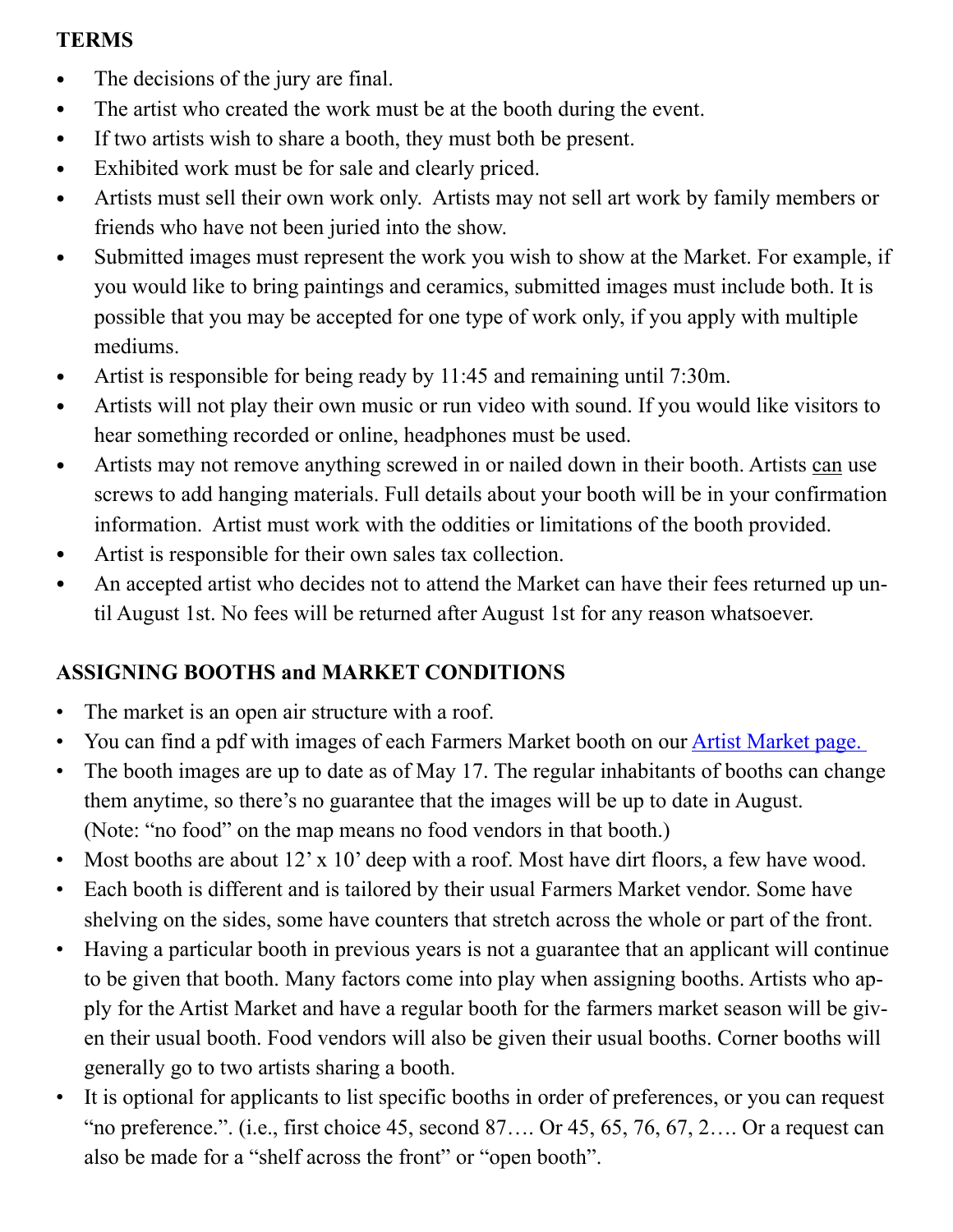*NOTE: The majority of applicants request the same 5 to 10 very popular booths. For this reason, it is to your advantage to list as many booths as you can. This gives you a higher chance of getting one on your list. Artists can decline to be the market if they are not satisfied with their booth with fee returned. (Artist that are part of the Farmers Market will be given their usual booth.)* 

- Music by the East Hill Jazz Group will play throughout the day at the north end of the structure in the half circle of booths. The group is not amplified and includes guitar, bass, trumpet and voice. We have found that many artists prefer to be near the group. If you do not want to be near the music, make sure not to list booth 65 to 82 in your preferences. You can also say "do not put me in booths 65-82."
- A very strong effort will be given to make all artists happy, but for the reasons above, some artists may not get a requested booth.
- Once CAP assigns a booth, it cannot be re-assigned.
- Artists agree to leave their booths exactly as found (remove tacks, screws, garbage).
- The Ithaca Farmers Market has strict rules regarding garbage and parking. Accepted artists will receive these rules with confirmation and must abide by them.
- There are electrical outlets in between each booth. There is wi-fi.
- The market has an ATM and multiple bathrooms. The Farmers Market office will be staffed.

#### **AGREEMENT AND DISCLAIMER**

- Artists who are accepted into the market must agree with these terms:
- The Community Arts Partnership and the Ithaca Farmers Market, its agents, employees and officers shall not be held liable for failure to fulfill or perform its contractual obligation provided such failure is caused, occasioned or furthered by closures of site locations due to any cause or causes beyond its control, including, but not limited to fire, covid, county or state directives, flood, severe weather, hard rain, public disaster, theft, visitor damage, or any other cause.
- The Community Arts Partnership and the Ithaca Farmers Market shall not be held liable for damages to participant artwork or wares, exhibitors or personal property, or for theft, loss, or injury caused by products sold or exhibited by exhibitors, or other vendors or the general public or other calamities. Insurance for such loss, damages, or injury shall be the sole responsibility for each exhibitor at their own cost. Artists will take into account dust, high winds, rain and customers carrying food and drink.
- Fees will not be returned if the Artist Market cannot or does not occur due to any reason.
- Artists must adhere to any guidelines relating to Covid that the Farmers Market requires, whatever they happen to be at the time!